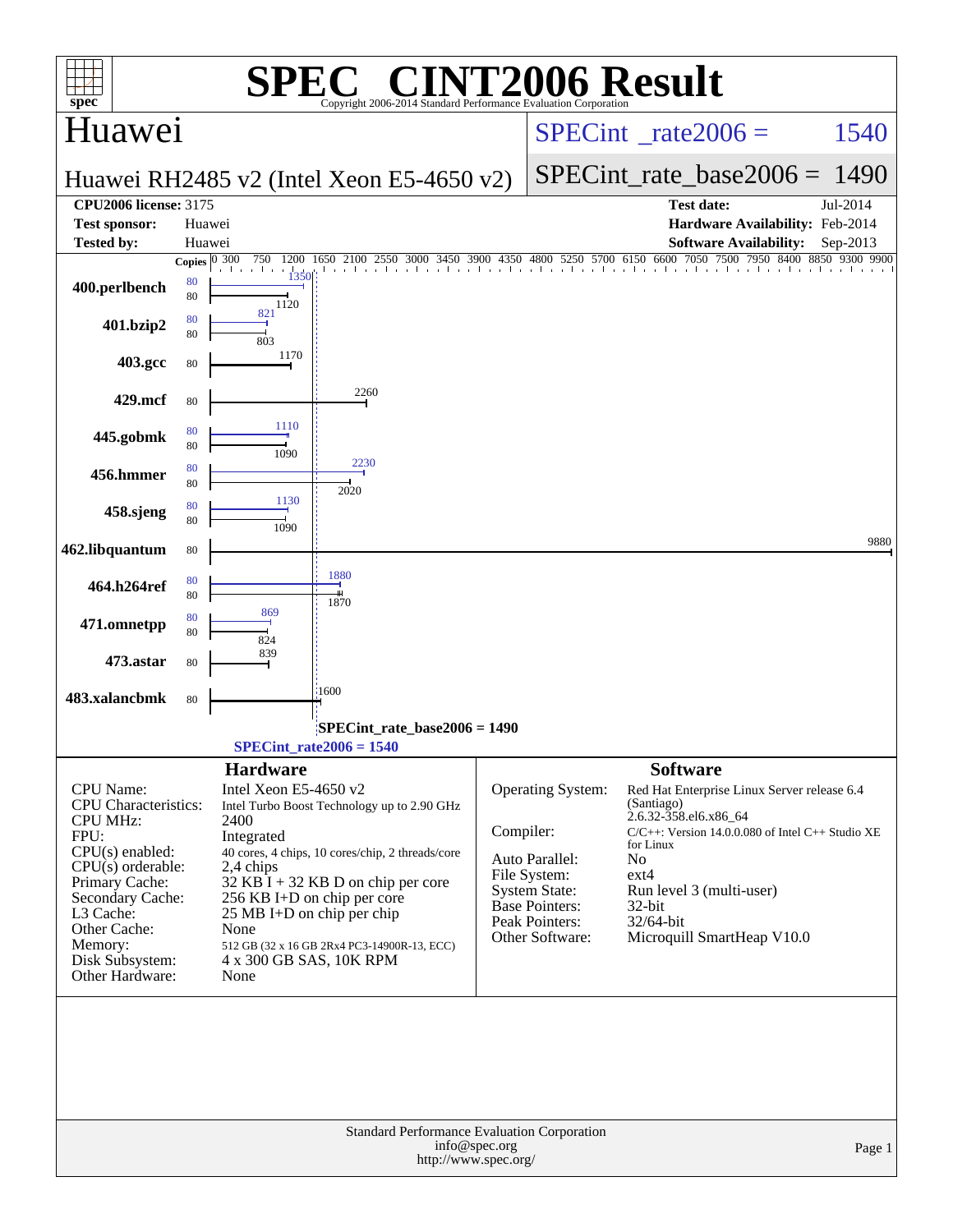

#### Huawei

#### SPECint rate $2006 = 1540$

Huawei RH2485 v2 (Intel Xeon E5-4650 v2)

[SPECint\\_rate\\_base2006 =](http://www.spec.org/auto/cpu2006/Docs/result-fields.html#SPECintratebase2006) 1490

**[CPU2006 license:](http://www.spec.org/auto/cpu2006/Docs/result-fields.html#CPU2006license)** 3175 **[Test date:](http://www.spec.org/auto/cpu2006/Docs/result-fields.html#Testdate)** Jul-2014

**[Test sponsor:](http://www.spec.org/auto/cpu2006/Docs/result-fields.html#Testsponsor)** Huawei **[Hardware Availability:](http://www.spec.org/auto/cpu2006/Docs/result-fields.html#HardwareAvailability)** Feb-2014 **[Tested by:](http://www.spec.org/auto/cpu2006/Docs/result-fields.html#Testedby)** Huawei **[Software Availability:](http://www.spec.org/auto/cpu2006/Docs/result-fields.html#SoftwareAvailability)** Sep-2013

#### **[Results Table](http://www.spec.org/auto/cpu2006/Docs/result-fields.html#ResultsTable)**

|                                                                                                          | <b>Base</b>   |                |       |                |       |                |             | <b>Peak</b>   |                |              |                |              |                |              |
|----------------------------------------------------------------------------------------------------------|---------------|----------------|-------|----------------|-------|----------------|-------------|---------------|----------------|--------------|----------------|--------------|----------------|--------------|
| <b>Benchmark</b>                                                                                         | <b>Copies</b> | <b>Seconds</b> | Ratio | <b>Seconds</b> | Ratio | <b>Seconds</b> | Ratio       | <b>Copies</b> | <b>Seconds</b> | <b>Ratio</b> | <b>Seconds</b> | <b>Ratio</b> | <b>Seconds</b> | <b>Ratio</b> |
| 400.perlbench                                                                                            | 80            | 697            | 1120  | 701            | 1120  | 699            | <b>1120</b> | 80            | 580            | 1350         | 580            | 1350         | 580            | 1350         |
| 401.bzip2                                                                                                | 80            | 957            | 806   | 962            | 803   | 962            | 803         | 80            | 942            | 819          | 939            | 822          | 941            | 821          |
| $403.\mathrm{gcc}$                                                                                       | 80            | 551            | 1170  | 554            | 1160  | 551            | 1170        | 80            | 551            | 1170         | 554            | 1160         | 551            | 1170         |
| $429$ .mcf                                                                                               | 80            | 323            | 2260  | 322            | 2260  | 322            | 2270        | 80            | 323            | 2260         | 322            | 2260         | 322            | 2270         |
| $445$ .gobmk                                                                                             | 80            | 765            | 1100  | 767            | 1090  | 771            | 1090        | 80            | 753            | 1110         | 739            | 1130         | 753            | 1110         |
| 456.hmmer                                                                                                | 80            | 369            | 2030  | 369            | 2020  | 369            | 2020        | 80            | 335            | 2230         | 335            | 2230         | 336            | 2220         |
| 458 sjeng                                                                                                | 80            | 891            | 1090  | 889            | 1090  | 889            | <b>1090</b> | 80            | 858            | 1130         | 860            | <b>1130</b>  | 860            | 1130         |
| 462.libquantum                                                                                           | 80            | 168            | 9880  | 168            | 9870  | 168            | 9890        | 80            | 168            | 9880         | 168            | 9870         | 168            | 9890         |
| 464.h264ref                                                                                              | 80            | 928            | 1910  | 956            | 1850  | 945            | 1870        | 80            | 945            | 1870         | 938            | 1890         | 942            | 1880         |
| 471.omnetpp                                                                                              | 80            | 607            | 823   | 607            | 824   | 607            | 824         | 80            | 575            | 869          | 575            | 870          | 576            | 869          |
| $473.$ astar                                                                                             | 80            | 671            | 837   | 665            | 844   | 670            | 839         | 80            | 671            | 837          | 665            | 844          | 670            | 839          |
| 483.xalancbmk                                                                                            | 80            | 344            | 1600  | 344            | 1600  | 344            | 16001       | 80            | 344            | 1600         | 344            | 1600         | 344            | 1600         |
| Results appear in the order in which they were run. Bold underlined text indicates a median measurement. |               |                |       |                |       |                |             |               |                |              |                |              |                |              |

#### **[Submit Notes](http://www.spec.org/auto/cpu2006/Docs/result-fields.html#SubmitNotes)**

 The numactl mechanism was used to bind copies to processors. The config file option 'submit' was used to generate numactl commands to bind each copy to a specific processor. For details, please see the config file.

#### **[Operating System Notes](http://www.spec.org/auto/cpu2006/Docs/result-fields.html#OperatingSystemNotes)**

Stack size set to unlimited using "ulimit -s unlimited"

#### **[Platform Notes](http://www.spec.org/auto/cpu2006/Docs/result-fields.html#PlatformNotes)**

 BIOS configuration: Set Power Efficiency Mode to Performance Set Lock\_step to disabled Baseboard Management Controller used to adjust the fan speed to 100% Sysinfo program /spec/config/sysinfo.rev6818 \$Rev: 6818 \$ \$Date:: 2012-07-17 #\$ e86d102572650a6e4d596a3cee98f191 running on RH2485 Fri Jul 4 14:32:11 2014

 This section contains SUT (System Under Test) info as seen by some common utilities. To remove or add to this section, see: <http://www.spec.org/cpu2006/Docs/config.html#sysinfo>

 From /proc/cpuinfo model name : Intel(R) Xeon(R) CPU E5-4650 v2 @ 2.40GHz 4 "physical id"s (chips) 80 "processors" cores, siblings (Caution: counting these is hw and system dependent. The Continued on next page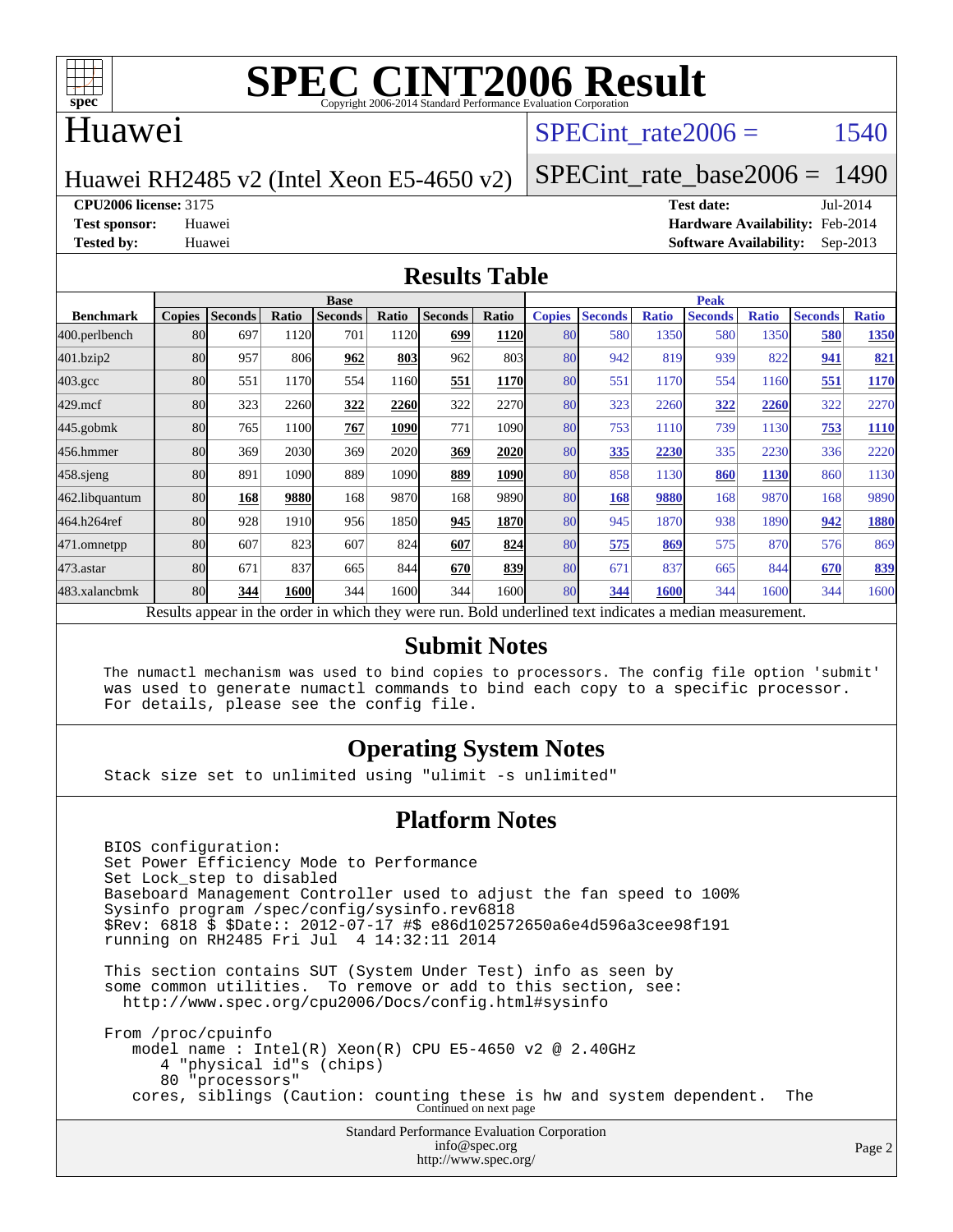

#### Huawei

SPECint rate $2006 = 1540$ 

[SPECint\\_rate\\_base2006 =](http://www.spec.org/auto/cpu2006/Docs/result-fields.html#SPECintratebase2006) 1490

Huawei RH2485 v2 (Intel Xeon E5-4650 v2)

**[CPU2006 license:](http://www.spec.org/auto/cpu2006/Docs/result-fields.html#CPU2006license)** 3175 **[Test date:](http://www.spec.org/auto/cpu2006/Docs/result-fields.html#Testdate)** Jul-2014 **[Test sponsor:](http://www.spec.org/auto/cpu2006/Docs/result-fields.html#Testsponsor)** Huawei **[Hardware Availability:](http://www.spec.org/auto/cpu2006/Docs/result-fields.html#HardwareAvailability)** Feb-2014 **[Tested by:](http://www.spec.org/auto/cpu2006/Docs/result-fields.html#Testedby)** Huawei **[Software Availability:](http://www.spec.org/auto/cpu2006/Docs/result-fields.html#SoftwareAvailability)** Sep-2013

#### **[Platform Notes \(Continued\)](http://www.spec.org/auto/cpu2006/Docs/result-fields.html#PlatformNotes)**

 following excerpts from /proc/cpuinfo might not be reliable. Use with caution.) cpu cores : 10 siblings : 20 physical 0: cores 0 1 2 3 4 8 9 10 11 12 physical 1: cores 0 1 2 3 4 8 9 10 11 12 physical 2: cores 0 1 2 3 4 8 9 10 11 12 physical 3: cores 0 1 2 3 4 8 9 10 11 12 cache size : 25600 KB From /proc/meminfo MemTotal: 529226604 kB HugePages\_Total: 0<br>Hugepagesize: 2048 kB Hugepagesize: /usr/bin/lsb\_release -d Red Hat Enterprise Linux Server release 6.4 (Santiago) From /etc/\*release\* /etc/\*version\* redhat-release: Red Hat Enterprise Linux Server release 6.4 (Santiago) system-release: Red Hat Enterprise Linux Server release 6.4 (Santiago) system-release-cpe: cpe:/o:redhat:enterprise\_linux:6server:ga:server uname -a: Linux RH2485 2.6.32-358.el6.x86\_64 #1 SMP Tue Jan 29 11:47:41 EST 2013 x86\_64 x86\_64 x86\_64 GNU/Linux run-level 3 Jul 4 14:09 SPEC is set to: /spec Filesystem Type Size Used Avail Use% Mounted on<br>
/dev/sda2 ext4 962G 105G 809G 12% / 962G 105G 809G 12% / Additional information from dmidecode: BIOS Insyde Corp. RMIBV6XX13 07/02/2014 Memory: 32x Hynix HMT42GR7AFR4C-RD 16 GB 1867 MHz 2 rank 16x NO DIMM NO DIMM (End of data from sysinfo program) Regarding the sysinfo display about the memory installed, the correct amount of memory is 512 GB and the dmidecode description should have one line reading as: 32x Hynix HMT42GR7AFR4C-RD 16 GB 1867 MHz 2 rank **[General Notes](http://www.spec.org/auto/cpu2006/Docs/result-fields.html#GeneralNotes)** Environment variables set by runspec before the start of the run: LD\_LIBRARY\_PATH = "/spec/libs/32:/spec/libs/64:/spec/sh" Binaries compiled on a system with 1x Core i7-860 CPU + 8GB memory using RedHat EL 6.4 Continued on next page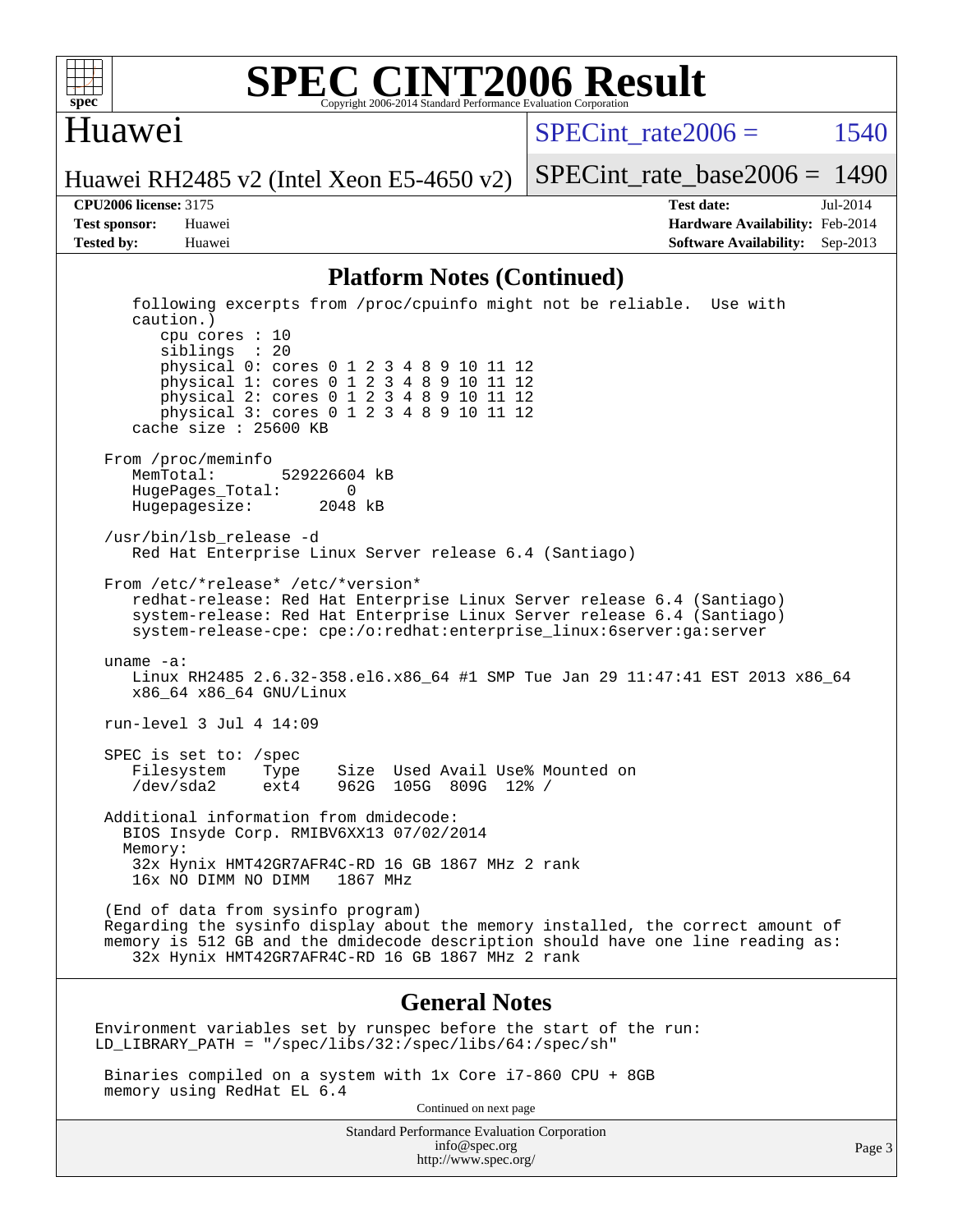

#### Huawei

SPECint rate $2006 = 1540$ 

Huawei RH2485 v2 (Intel Xeon E5-4650 v2)

**[CPU2006 license:](http://www.spec.org/auto/cpu2006/Docs/result-fields.html#CPU2006license)** 3175 **[Test date:](http://www.spec.org/auto/cpu2006/Docs/result-fields.html#Testdate)** Jul-2014

[SPECint\\_rate\\_base2006 =](http://www.spec.org/auto/cpu2006/Docs/result-fields.html#SPECintratebase2006) 1490

**[Test sponsor:](http://www.spec.org/auto/cpu2006/Docs/result-fields.html#Testsponsor)** Huawei **[Hardware Availability:](http://www.spec.org/auto/cpu2006/Docs/result-fields.html#HardwareAvailability)** Feb-2014 **[Tested by:](http://www.spec.org/auto/cpu2006/Docs/result-fields.html#Testedby)** Huawei **[Software Availability:](http://www.spec.org/auto/cpu2006/Docs/result-fields.html#SoftwareAvailability)** Sep-2013

#### **[General Notes \(Continued\)](http://www.spec.org/auto/cpu2006/Docs/result-fields.html#GeneralNotes)**

 Transparent Huge Pages enabled with: echo always > /sys/kernel/mm/redhat\_transparent\_hugepage/enabled Filesystem page cache cleared with: echo 1> /proc/sys/vm/drop\_caches runspec command invoked through numactl i.e.: numactl --interleave=all runspec <etc>

**[Base Compiler Invocation](http://www.spec.org/auto/cpu2006/Docs/result-fields.html#BaseCompilerInvocation)**

[C benchmarks](http://www.spec.org/auto/cpu2006/Docs/result-fields.html#Cbenchmarks): [icc -m32](http://www.spec.org/cpu2006/results/res2014q3/cpu2006-20140704-30344.flags.html#user_CCbase_intel_icc_5ff4a39e364c98233615fdd38438c6f2)

[C++ benchmarks:](http://www.spec.org/auto/cpu2006/Docs/result-fields.html#CXXbenchmarks) [icpc -m32](http://www.spec.org/cpu2006/results/res2014q3/cpu2006-20140704-30344.flags.html#user_CXXbase_intel_icpc_4e5a5ef1a53fd332b3c49e69c3330699)

### **[Base Portability Flags](http://www.spec.org/auto/cpu2006/Docs/result-fields.html#BasePortabilityFlags)**

 400.perlbench: [-DSPEC\\_CPU\\_LINUX\\_IA32](http://www.spec.org/cpu2006/results/res2014q3/cpu2006-20140704-30344.flags.html#b400.perlbench_baseCPORTABILITY_DSPEC_CPU_LINUX_IA32) 462.libquantum: [-DSPEC\\_CPU\\_LINUX](http://www.spec.org/cpu2006/results/res2014q3/cpu2006-20140704-30344.flags.html#b462.libquantum_baseCPORTABILITY_DSPEC_CPU_LINUX) 483.xalancbmk: [-DSPEC\\_CPU\\_LINUX](http://www.spec.org/cpu2006/results/res2014q3/cpu2006-20140704-30344.flags.html#b483.xalancbmk_baseCXXPORTABILITY_DSPEC_CPU_LINUX)

## **[Base Optimization Flags](http://www.spec.org/auto/cpu2006/Docs/result-fields.html#BaseOptimizationFlags)**

[C benchmarks](http://www.spec.org/auto/cpu2006/Docs/result-fields.html#Cbenchmarks):

[-xSSE4.2](http://www.spec.org/cpu2006/results/res2014q3/cpu2006-20140704-30344.flags.html#user_CCbase_f-xSSE42_f91528193cf0b216347adb8b939d4107) [-ipo](http://www.spec.org/cpu2006/results/res2014q3/cpu2006-20140704-30344.flags.html#user_CCbase_f-ipo) [-O3](http://www.spec.org/cpu2006/results/res2014q3/cpu2006-20140704-30344.flags.html#user_CCbase_f-O3) [-no-prec-div](http://www.spec.org/cpu2006/results/res2014q3/cpu2006-20140704-30344.flags.html#user_CCbase_f-no-prec-div) [-opt-prefetch](http://www.spec.org/cpu2006/results/res2014q3/cpu2006-20140704-30344.flags.html#user_CCbase_f-opt-prefetch) [-opt-mem-layout-trans=3](http://www.spec.org/cpu2006/results/res2014q3/cpu2006-20140704-30344.flags.html#user_CCbase_f-opt-mem-layout-trans_a7b82ad4bd7abf52556d4961a2ae94d5)

[C++ benchmarks:](http://www.spec.org/auto/cpu2006/Docs/result-fields.html#CXXbenchmarks)

[-xSSE4.2](http://www.spec.org/cpu2006/results/res2014q3/cpu2006-20140704-30344.flags.html#user_CXXbase_f-xSSE42_f91528193cf0b216347adb8b939d4107) [-ipo](http://www.spec.org/cpu2006/results/res2014q3/cpu2006-20140704-30344.flags.html#user_CXXbase_f-ipo) [-O3](http://www.spec.org/cpu2006/results/res2014q3/cpu2006-20140704-30344.flags.html#user_CXXbase_f-O3) [-no-prec-div](http://www.spec.org/cpu2006/results/res2014q3/cpu2006-20140704-30344.flags.html#user_CXXbase_f-no-prec-div) [-opt-prefetch](http://www.spec.org/cpu2006/results/res2014q3/cpu2006-20140704-30344.flags.html#user_CXXbase_f-opt-prefetch) [-opt-mem-layout-trans=3](http://www.spec.org/cpu2006/results/res2014q3/cpu2006-20140704-30344.flags.html#user_CXXbase_f-opt-mem-layout-trans_a7b82ad4bd7abf52556d4961a2ae94d5) [-Wl,-z,muldefs](http://www.spec.org/cpu2006/results/res2014q3/cpu2006-20140704-30344.flags.html#user_CXXbase_link_force_multiple1_74079c344b956b9658436fd1b6dd3a8a) [-L/sh -lsmartheap](http://www.spec.org/cpu2006/results/res2014q3/cpu2006-20140704-30344.flags.html#user_CXXbase_SmartHeap_32f6c82aa1ed9c52345d30cf6e4a0499)

### **[Base Other Flags](http://www.spec.org/auto/cpu2006/Docs/result-fields.html#BaseOtherFlags)**

[C benchmarks](http://www.spec.org/auto/cpu2006/Docs/result-fields.html#Cbenchmarks):

403.gcc: [-Dalloca=\\_alloca](http://www.spec.org/cpu2006/results/res2014q3/cpu2006-20140704-30344.flags.html#b403.gcc_baseEXTRA_CFLAGS_Dalloca_be3056838c12de2578596ca5467af7f3)

## **[Peak Compiler Invocation](http://www.spec.org/auto/cpu2006/Docs/result-fields.html#PeakCompilerInvocation)**

[C benchmarks \(except as noted below\)](http://www.spec.org/auto/cpu2006/Docs/result-fields.html#Cbenchmarksexceptasnotedbelow): [icc -m32](http://www.spec.org/cpu2006/results/res2014q3/cpu2006-20140704-30344.flags.html#user_CCpeak_intel_icc_5ff4a39e364c98233615fdd38438c6f2)

Continued on next page

Standard Performance Evaluation Corporation [info@spec.org](mailto:info@spec.org) <http://www.spec.org/>

Page 4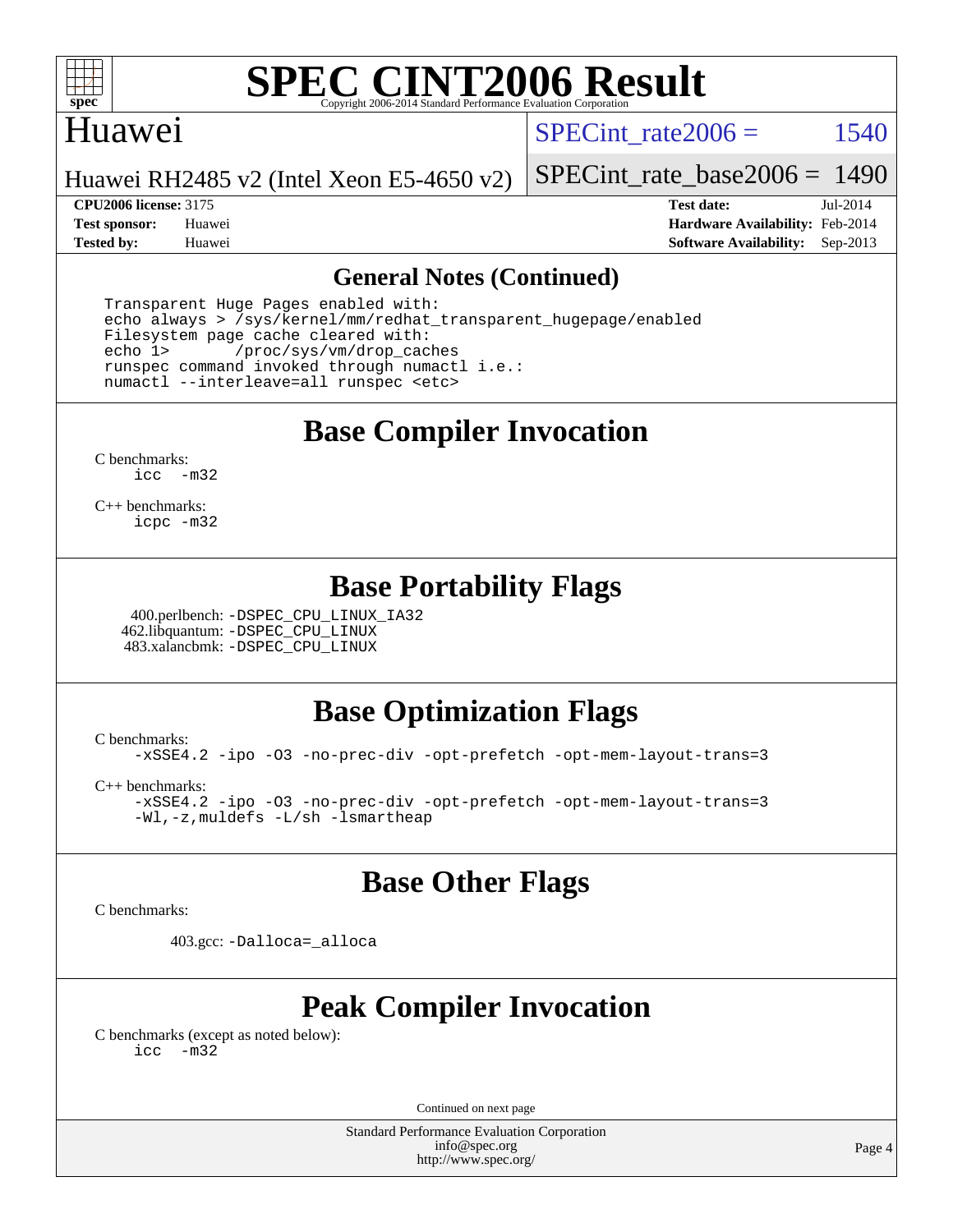

### Huawei

SPECint rate $2006 = 1540$ 

Huawei RH2485 v2 (Intel Xeon E5-4650 v2)

[SPECint\\_rate\\_base2006 =](http://www.spec.org/auto/cpu2006/Docs/result-fields.html#SPECintratebase2006) 1490

**[CPU2006 license:](http://www.spec.org/auto/cpu2006/Docs/result-fields.html#CPU2006license)** 3175 **[Test date:](http://www.spec.org/auto/cpu2006/Docs/result-fields.html#Testdate)** Jul-2014 **[Test sponsor:](http://www.spec.org/auto/cpu2006/Docs/result-fields.html#Testsponsor)** Huawei **[Hardware Availability:](http://www.spec.org/auto/cpu2006/Docs/result-fields.html#HardwareAvailability)** Feb-2014 **[Tested by:](http://www.spec.org/auto/cpu2006/Docs/result-fields.html#Testedby)** Huawei **[Software Availability:](http://www.spec.org/auto/cpu2006/Docs/result-fields.html#SoftwareAvailability)** Sep-2013

# **[Peak Compiler Invocation \(Continued\)](http://www.spec.org/auto/cpu2006/Docs/result-fields.html#PeakCompilerInvocation)**

400.perlbench: [icc -m64](http://www.spec.org/cpu2006/results/res2014q3/cpu2006-20140704-30344.flags.html#user_peakCCLD400_perlbench_intel_icc_64bit_bda6cc9af1fdbb0edc3795bac97ada53)

401.bzip2: [icc -m64](http://www.spec.org/cpu2006/results/res2014q3/cpu2006-20140704-30344.flags.html#user_peakCCLD401_bzip2_intel_icc_64bit_bda6cc9af1fdbb0edc3795bac97ada53)

456.hmmer: [icc -m64](http://www.spec.org/cpu2006/results/res2014q3/cpu2006-20140704-30344.flags.html#user_peakCCLD456_hmmer_intel_icc_64bit_bda6cc9af1fdbb0edc3795bac97ada53)

458.sjeng: [icc -m64](http://www.spec.org/cpu2006/results/res2014q3/cpu2006-20140704-30344.flags.html#user_peakCCLD458_sjeng_intel_icc_64bit_bda6cc9af1fdbb0edc3795bac97ada53)

[C++ benchmarks:](http://www.spec.org/auto/cpu2006/Docs/result-fields.html#CXXbenchmarks) [icpc -m32](http://www.spec.org/cpu2006/results/res2014q3/cpu2006-20140704-30344.flags.html#user_CXXpeak_intel_icpc_4e5a5ef1a53fd332b3c49e69c3330699)

#### **[Peak Portability Flags](http://www.spec.org/auto/cpu2006/Docs/result-fields.html#PeakPortabilityFlags)**

 400.perlbench: [-DSPEC\\_CPU\\_LP64](http://www.spec.org/cpu2006/results/res2014q3/cpu2006-20140704-30344.flags.html#b400.perlbench_peakCPORTABILITY_DSPEC_CPU_LP64) [-DSPEC\\_CPU\\_LINUX\\_X64](http://www.spec.org/cpu2006/results/res2014q3/cpu2006-20140704-30344.flags.html#b400.perlbench_peakCPORTABILITY_DSPEC_CPU_LINUX_X64) 401.bzip2: [-DSPEC\\_CPU\\_LP64](http://www.spec.org/cpu2006/results/res2014q3/cpu2006-20140704-30344.flags.html#suite_peakCPORTABILITY401_bzip2_DSPEC_CPU_LP64) 456.hmmer: [-DSPEC\\_CPU\\_LP64](http://www.spec.org/cpu2006/results/res2014q3/cpu2006-20140704-30344.flags.html#suite_peakCPORTABILITY456_hmmer_DSPEC_CPU_LP64) 458.sjeng: [-DSPEC\\_CPU\\_LP64](http://www.spec.org/cpu2006/results/res2014q3/cpu2006-20140704-30344.flags.html#suite_peakCPORTABILITY458_sjeng_DSPEC_CPU_LP64) 462.libquantum: [-DSPEC\\_CPU\\_LINUX](http://www.spec.org/cpu2006/results/res2014q3/cpu2006-20140704-30344.flags.html#b462.libquantum_peakCPORTABILITY_DSPEC_CPU_LINUX) 483.xalancbmk: [-DSPEC\\_CPU\\_LINUX](http://www.spec.org/cpu2006/results/res2014q3/cpu2006-20140704-30344.flags.html#b483.xalancbmk_peakCXXPORTABILITY_DSPEC_CPU_LINUX)

# **[Peak Optimization Flags](http://www.spec.org/auto/cpu2006/Docs/result-fields.html#PeakOptimizationFlags)**

[C benchmarks](http://www.spec.org/auto/cpu2006/Docs/result-fields.html#Cbenchmarks):

 400.perlbench: [-xSSE4.2](http://www.spec.org/cpu2006/results/res2014q3/cpu2006-20140704-30344.flags.html#user_peakPASS2_CFLAGSPASS2_LDCFLAGS400_perlbench_f-xSSE42_f91528193cf0b216347adb8b939d4107)(pass 2) [-prof-gen](http://www.spec.org/cpu2006/results/res2014q3/cpu2006-20140704-30344.flags.html#user_peakPASS1_CFLAGSPASS1_LDCFLAGS400_perlbench_prof_gen_e43856698f6ca7b7e442dfd80e94a8fc)(pass 1) [-ipo](http://www.spec.org/cpu2006/results/res2014q3/cpu2006-20140704-30344.flags.html#user_peakPASS2_CFLAGSPASS2_LDCFLAGS400_perlbench_f-ipo)(pass 2) [-O3](http://www.spec.org/cpu2006/results/res2014q3/cpu2006-20140704-30344.flags.html#user_peakPASS2_CFLAGSPASS2_LDCFLAGS400_perlbench_f-O3)(pass 2) [-no-prec-div](http://www.spec.org/cpu2006/results/res2014q3/cpu2006-20140704-30344.flags.html#user_peakPASS2_CFLAGSPASS2_LDCFLAGS400_perlbench_f-no-prec-div)(pass 2) [-prof-use](http://www.spec.org/cpu2006/results/res2014q3/cpu2006-20140704-30344.flags.html#user_peakPASS2_CFLAGSPASS2_LDCFLAGS400_perlbench_prof_use_bccf7792157ff70d64e32fe3e1250b55)(pass 2) [-auto-ilp32](http://www.spec.org/cpu2006/results/res2014q3/cpu2006-20140704-30344.flags.html#user_peakCOPTIMIZE400_perlbench_f-auto-ilp32) 401.bzip2: [-xSSE4.2](http://www.spec.org/cpu2006/results/res2014q3/cpu2006-20140704-30344.flags.html#user_peakPASS2_CFLAGSPASS2_LDCFLAGS401_bzip2_f-xSSE42_f91528193cf0b216347adb8b939d4107)(pass 2) [-prof-gen](http://www.spec.org/cpu2006/results/res2014q3/cpu2006-20140704-30344.flags.html#user_peakPASS1_CFLAGSPASS1_LDCFLAGS401_bzip2_prof_gen_e43856698f6ca7b7e442dfd80e94a8fc)(pass 1) [-ipo](http://www.spec.org/cpu2006/results/res2014q3/cpu2006-20140704-30344.flags.html#user_peakPASS2_CFLAGSPASS2_LDCFLAGS401_bzip2_f-ipo)(pass 2) [-O3](http://www.spec.org/cpu2006/results/res2014q3/cpu2006-20140704-30344.flags.html#user_peakPASS2_CFLAGSPASS2_LDCFLAGS401_bzip2_f-O3)(pass 2) [-no-prec-div](http://www.spec.org/cpu2006/results/res2014q3/cpu2006-20140704-30344.flags.html#user_peakPASS2_CFLAGSPASS2_LDCFLAGS401_bzip2_f-no-prec-div)(pass 2) [-prof-use](http://www.spec.org/cpu2006/results/res2014q3/cpu2006-20140704-30344.flags.html#user_peakPASS2_CFLAGSPASS2_LDCFLAGS401_bzip2_prof_use_bccf7792157ff70d64e32fe3e1250b55)(pass 2) [-opt-prefetch](http://www.spec.org/cpu2006/results/res2014q3/cpu2006-20140704-30344.flags.html#user_peakCOPTIMIZE401_bzip2_f-opt-prefetch) [-auto-ilp32](http://www.spec.org/cpu2006/results/res2014q3/cpu2006-20140704-30344.flags.html#user_peakCOPTIMIZE401_bzip2_f-auto-ilp32) [-ansi-alias](http://www.spec.org/cpu2006/results/res2014q3/cpu2006-20140704-30344.flags.html#user_peakCOPTIMIZE401_bzip2_f-ansi-alias)  $403.\text{gcc: basepeak}$  = yes 429.mcf: basepeak = yes 445.gobmk: [-xSSE4.2](http://www.spec.org/cpu2006/results/res2014q3/cpu2006-20140704-30344.flags.html#user_peakPASS2_CFLAGSPASS2_LDCFLAGS445_gobmk_f-xSSE42_f91528193cf0b216347adb8b939d4107)(pass 2) [-prof-gen](http://www.spec.org/cpu2006/results/res2014q3/cpu2006-20140704-30344.flags.html#user_peakPASS1_CFLAGSPASS1_LDCFLAGS445_gobmk_prof_gen_e43856698f6ca7b7e442dfd80e94a8fc)(pass 1) [-prof-use](http://www.spec.org/cpu2006/results/res2014q3/cpu2006-20140704-30344.flags.html#user_peakPASS2_CFLAGSPASS2_LDCFLAGS445_gobmk_prof_use_bccf7792157ff70d64e32fe3e1250b55)(pass 2) [-ansi-alias](http://www.spec.org/cpu2006/results/res2014q3/cpu2006-20140704-30344.flags.html#user_peakCOPTIMIZE445_gobmk_f-ansi-alias) [-opt-mem-layout-trans=3](http://www.spec.org/cpu2006/results/res2014q3/cpu2006-20140704-30344.flags.html#user_peakCOPTIMIZE445_gobmk_f-opt-mem-layout-trans_a7b82ad4bd7abf52556d4961a2ae94d5) 456.hmmer: [-xSSE4.2](http://www.spec.org/cpu2006/results/res2014q3/cpu2006-20140704-30344.flags.html#user_peakCOPTIMIZE456_hmmer_f-xSSE42_f91528193cf0b216347adb8b939d4107) [-ipo](http://www.spec.org/cpu2006/results/res2014q3/cpu2006-20140704-30344.flags.html#user_peakCOPTIMIZE456_hmmer_f-ipo) [-O3](http://www.spec.org/cpu2006/results/res2014q3/cpu2006-20140704-30344.flags.html#user_peakCOPTIMIZE456_hmmer_f-O3) [-no-prec-div](http://www.spec.org/cpu2006/results/res2014q3/cpu2006-20140704-30344.flags.html#user_peakCOPTIMIZE456_hmmer_f-no-prec-div) [-unroll2](http://www.spec.org/cpu2006/results/res2014q3/cpu2006-20140704-30344.flags.html#user_peakCOPTIMIZE456_hmmer_f-unroll_784dae83bebfb236979b41d2422d7ec2) [-auto-ilp32](http://www.spec.org/cpu2006/results/res2014q3/cpu2006-20140704-30344.flags.html#user_peakCOPTIMIZE456_hmmer_f-auto-ilp32) 458.sjeng: [-xSSE4.2](http://www.spec.org/cpu2006/results/res2014q3/cpu2006-20140704-30344.flags.html#user_peakPASS2_CFLAGSPASS2_LDCFLAGS458_sjeng_f-xSSE42_f91528193cf0b216347adb8b939d4107)(pass 2) [-prof-gen](http://www.spec.org/cpu2006/results/res2014q3/cpu2006-20140704-30344.flags.html#user_peakPASS1_CFLAGSPASS1_LDCFLAGS458_sjeng_prof_gen_e43856698f6ca7b7e442dfd80e94a8fc)(pass 1) [-ipo](http://www.spec.org/cpu2006/results/res2014q3/cpu2006-20140704-30344.flags.html#user_peakPASS2_CFLAGSPASS2_LDCFLAGS458_sjeng_f-ipo)(pass 2) [-O3](http://www.spec.org/cpu2006/results/res2014q3/cpu2006-20140704-30344.flags.html#user_peakPASS2_CFLAGSPASS2_LDCFLAGS458_sjeng_f-O3)(pass 2) [-no-prec-div](http://www.spec.org/cpu2006/results/res2014q3/cpu2006-20140704-30344.flags.html#user_peakPASS2_CFLAGSPASS2_LDCFLAGS458_sjeng_f-no-prec-div)(pass 2) [-prof-use](http://www.spec.org/cpu2006/results/res2014q3/cpu2006-20140704-30344.flags.html#user_peakPASS2_CFLAGSPASS2_LDCFLAGS458_sjeng_prof_use_bccf7792157ff70d64e32fe3e1250b55)(pass 2) [-unroll4](http://www.spec.org/cpu2006/results/res2014q3/cpu2006-20140704-30344.flags.html#user_peakCOPTIMIZE458_sjeng_f-unroll_4e5e4ed65b7fd20bdcd365bec371b81f) [-auto-ilp32](http://www.spec.org/cpu2006/results/res2014q3/cpu2006-20140704-30344.flags.html#user_peakCOPTIMIZE458_sjeng_f-auto-ilp32) Continued on next page